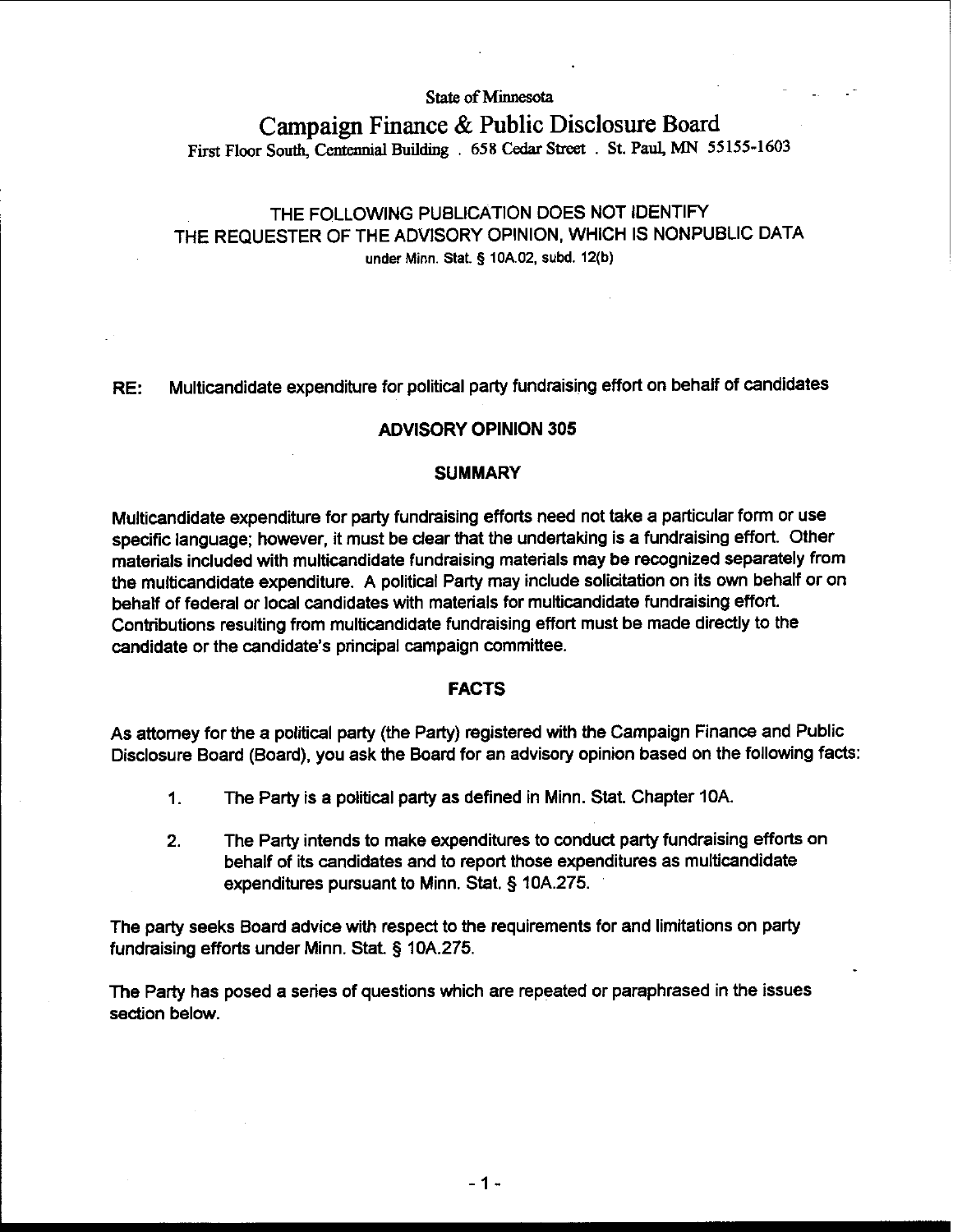## ISSUE ONE

Is there a specific form that a political party fundraising effort under Minn. Stat. **510A.275,** subd. 1(d), must take (e.g., fundraising dinner; media solicitation; written/direct mail solicitation; telephone solicitation, in-person solicitation, etc.)?

#### **OPINION**

No. **A** fundraising effort that qualifies as a rnulticandidate expenditure under Minn. Stat. **5 10A.275** may include any party activity that has as its purpose the raising of money for three or more of the party's candidates.

## ISSUE TWO

How is the classification of fundraising materials as a multicandidate expenditure affected by the inclusion of materials that are for the purpose of influencing the nomination or election of a candidate or materials expressly advocating the election or defeat of a candidate?

#### OPINION

**A** multicandidate fundraising effort under Minn. Stat. **5 10A.275** is defined by its purpose, which is to raise money for three or more of the party's candidates. If the materials or communications supporting the effort make it clear that this is the purpose of the effort, the multicandidate expenditure classification applies.

If other information is incorporated into, or included with, the communications supporting a party's multicandidate fundraising effort, there will be a point at which the those materials will be recognized in their own right and will not be considered a part of the multicandidate expenditure.

Without specific examples on which to base an opinion, the Board will cannot consider where or how the line between fundraising materials and other materials will be drawn.

#### ISSUE THREE

Must the content of a fundraising effort be equally devoted to each of the three or more candidates on whose behalf the solicitation is made?

## **OPINION**

Yes. **A** fundraising effort conducted under Minn. Stat. **5 10A.275** is a multicandidate effort Therefore, materials or presentations should be on behalf of the candidate group generally and. should not emphasize one candidate over another.

#### ISSUE FOUR

Must a political party fundraising effort under Minn. Stat. **51OA.275,** subd. 1 (d) identify itself as such and identify the party which has adopted the effort as a fundraising effott?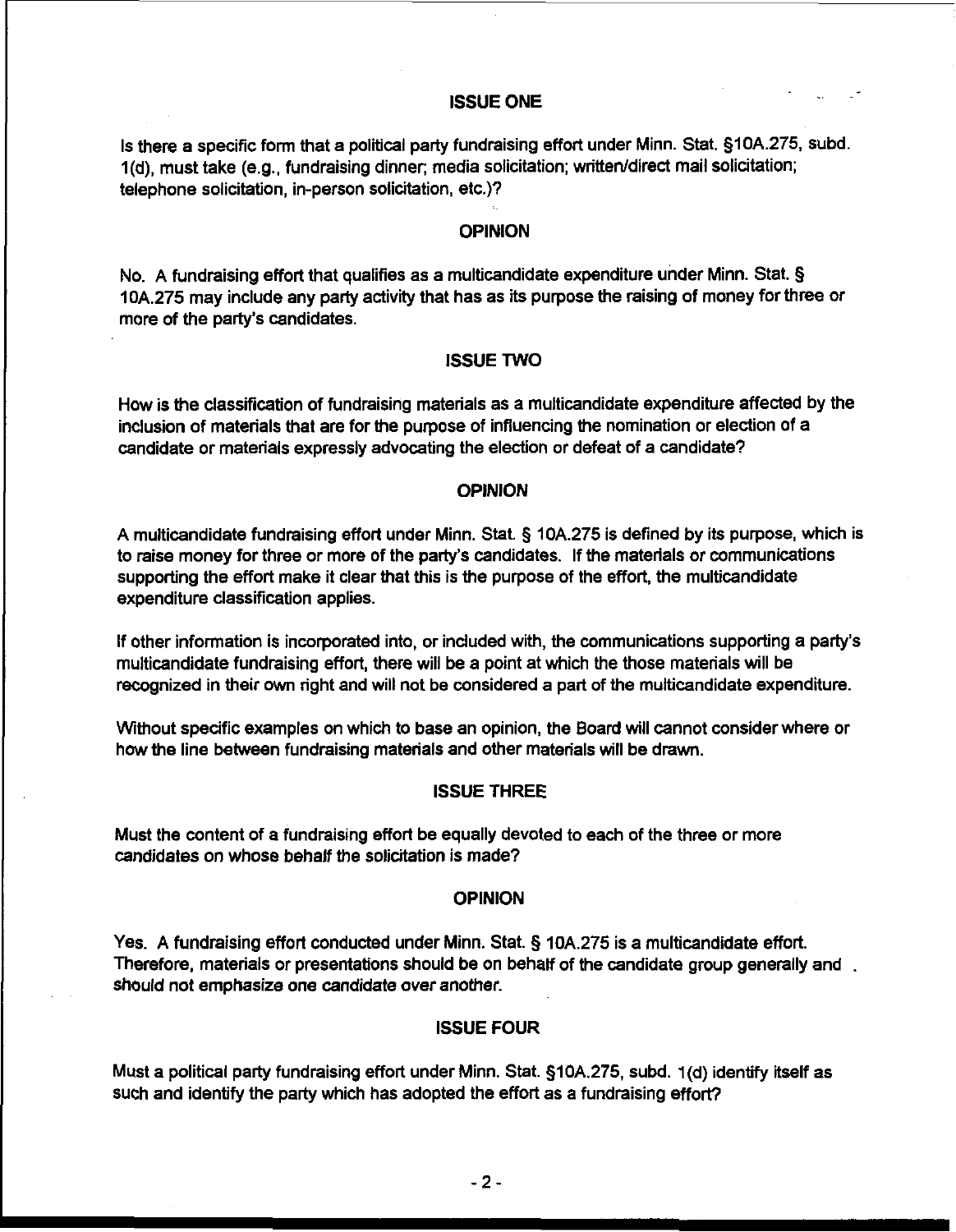# **OPINION**

Classification of an activity as a multicandidate fundraising effort generally requires that written materials or verbal messages regarding the effort include a clear solicitation of money. Invitations to a fundraising event must identify the purpose of the event as fundraising.

You are referred to Minnesota Statutes Chapter 211B for guidance concerning the requirements for identification of the originator of political material. Chapter 211B is not under the jurisdiction of the Board.

#### ISSUE FIVE

Must the political party fundraising effort be intended to benefit three or more candidates who are subject to Chapter 10A, or may the effort be designed to assist local or federal candidates in addition to candidates registered with the Board? If local or federal candidates are included, does this affect the application of the exemption?

#### OPINION

A party fundraising effort under Minn. Stat. § 10A.275 must include at least three candidates subject to Chapter 10A. Only that portion of the effort that benefits Chapter 10A candidates constitutes a multicandidate expenditure. The same fundraising effort may also include the party's local or federal candidates. If such candidates are included, the costs of the effort must be divided between Chapter 10A candidates and other candidates on a reasonable basis. The proportion of the allocation attributable to Chapter 10A candidates is a multicandidate expenditure. The proportion attributable to non-Chapter 10A candidates is a general disbursement of the party.

It is to be noted that costs of a fundraising effort for three or more Chapter 10A candidates and for non-Chapter 10A candidates are all reported as general party disbursements. The only reason for allocating the costs is that a state party unit's share of funds from the political contribution checkoff program may be used for the multicandidate expenditure portion of the costs, while those funds may not be used for the non-multicandidate expenditure portion.

#### ISSUE SIX

May the fundraising effort also solicit funds on behalf of the political party sponsoring the effort, or will such solicitations on behalf of the party violate the "earmarking" prohibitions under Minn. Stat. §10A.16?

#### **OPINION**

The fundraising effort may also include a solicitation of funds for the party itself. Allocation of costs will be the same as described in Issue Seven. The earmarking prohibitions of Minn. Stat. **3**  10A.16 are not applicable to a party's solidtation of funds on its own behalf.

 $-3-$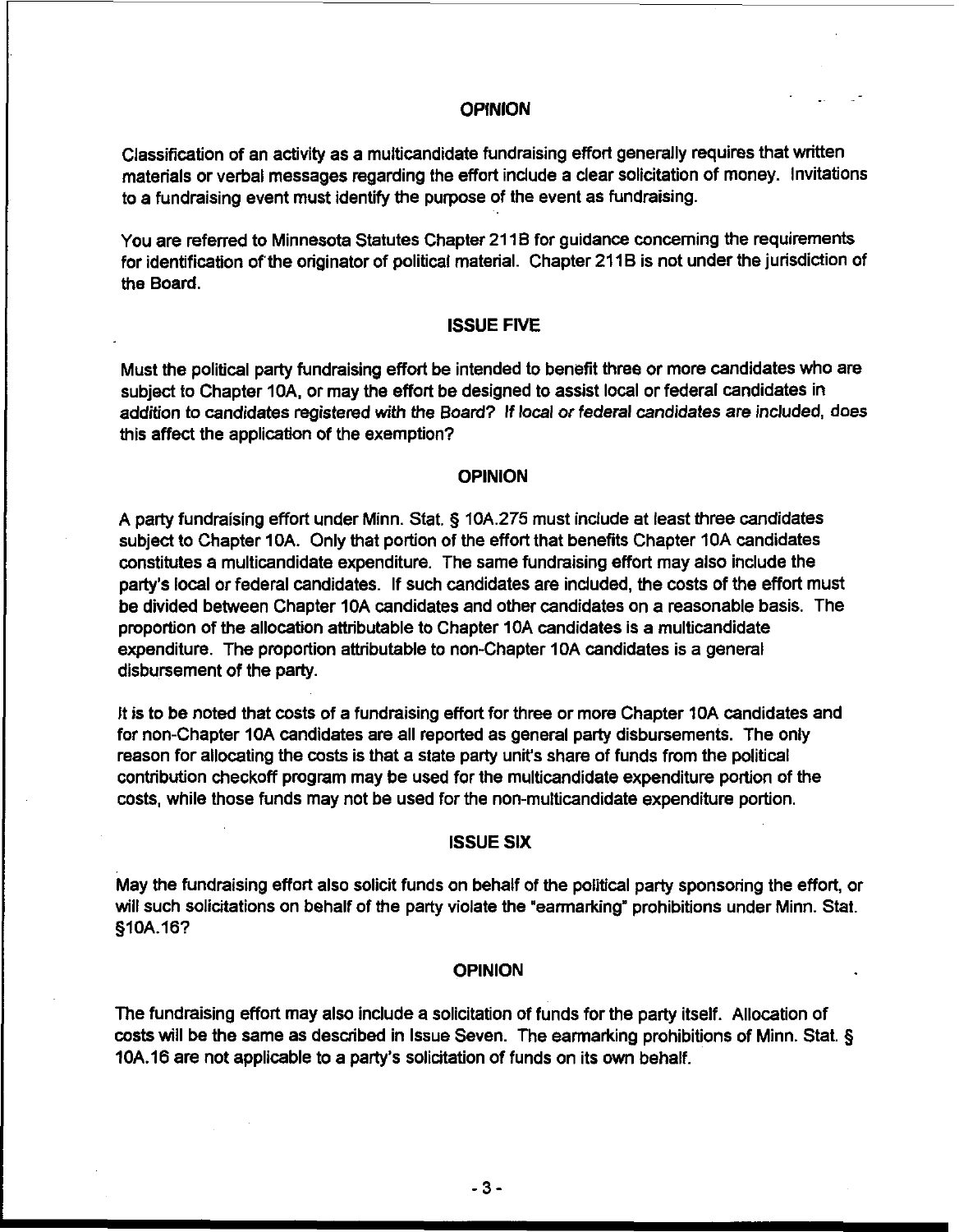# . . ISSUE SEVEN

If a political party sponsors a qualifying fundraising effort, may the political party collect and deliver contributions to the candidates on whose behalf the effort is conducted, or must contributions be delivered by the contributor directly to the candidatelcampaign committee to avoid the bundling prohibitions of Minn. Stat. §10A.27, subd. 1?

#### OPINION

In any multicandidate fundraising effort, donors must issue their checks directly to the committee of the candidate to be benefited. They may be directed to mail their checks to the principal campaign committee, or, in the case of an event such as a dinner, a member of the candidate's principal campaign committee may be in attendance to accept the contributions.

The party's acceptance and delivery to principal campaign committees of checks made payable to candidate's principal campaign committees would constitute bundling under Minn. Stat. **5** 10A.27, subd. 1. The party's acceptance of checks made payable to the party with the intent that they be thereafter directed to particular candidates would constitute earmarking and be prohibited under Minn. Stat. 5 10A.16.

#### ADDENDUM

In your advisory opinion request, you note that the Board recently issued advisory opinion 302, which related to the definition of a sample ballot, the costs of which are a multicandidate expenditure. You state that advisory opinion 302 "strictly limits the content" of a sample ballot and that it "requires" certain things of a sample ballot. You conclude by stating that your request is, in part, to clarify the applicability of advisory opinion 302 to political party fundraising efforts.

Your statements concerning the effect of advisory opinion 302 suggest a misunderstanding of the role advisory opinions play in the Board's administration of Minnesota Statutes Chapter 1OA. The Board believes that this misunderstanding may be shared by others; thus, it takes this opportunity to clarify the role of advisory opinions.

Advisory opinions are, as the name suggests, opinions of the Board, not statements of law. They are advisory in nature, not binding on the requester or others. Thus, an advisory opinion cannot impose limits or requirements. Rather, it explains limits and requirements implicit in the statute being interpreted.

The advice given in an advisory opinion provides a safe haven for the requester who chooses to follow it. The Board is bound by its opinion in any subsequent Board proceeding involving the requester. The opinion is a defense in a judicial proceeding that involves the subject matter of .<br>the opinion and is brought against the requester.

The Board does recognize that its opinions are used for guidance by others as they **try** to understand Chapter 10A. Thus, a goal of the Board is to be consistent in its interpretation of statutory provisions. As a result, recent advisory opinions can usually be taken as a representation of the Board's position on matters subject to interpretation.